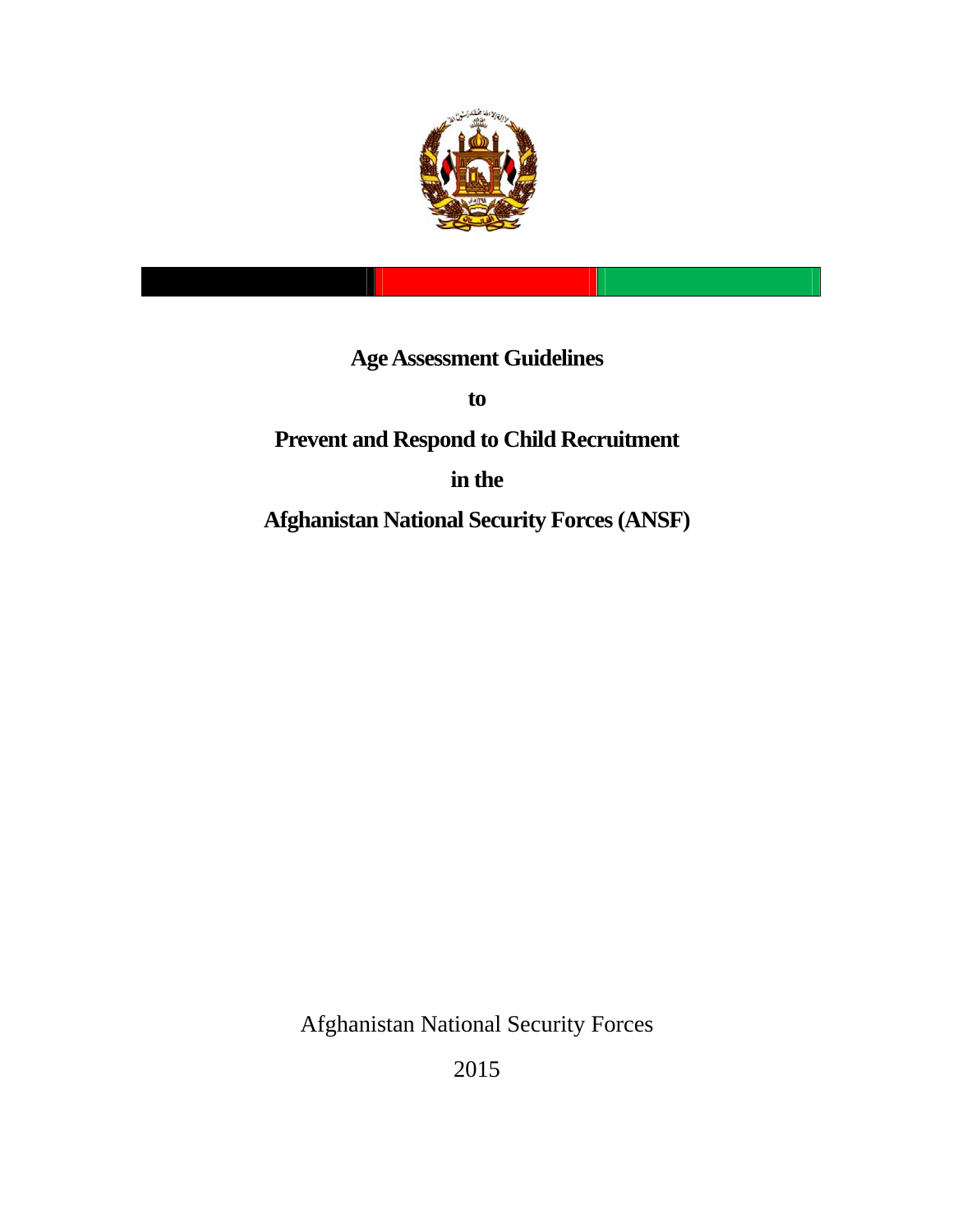## **Contents**

| 6. Protection of children rejected from entry due to not meeting the age requirements  8 |  |
|------------------------------------------------------------------------------------------|--|
| 7. Protection of children released from active service due to not meeting the age        |  |
|                                                                                          |  |
|                                                                                          |  |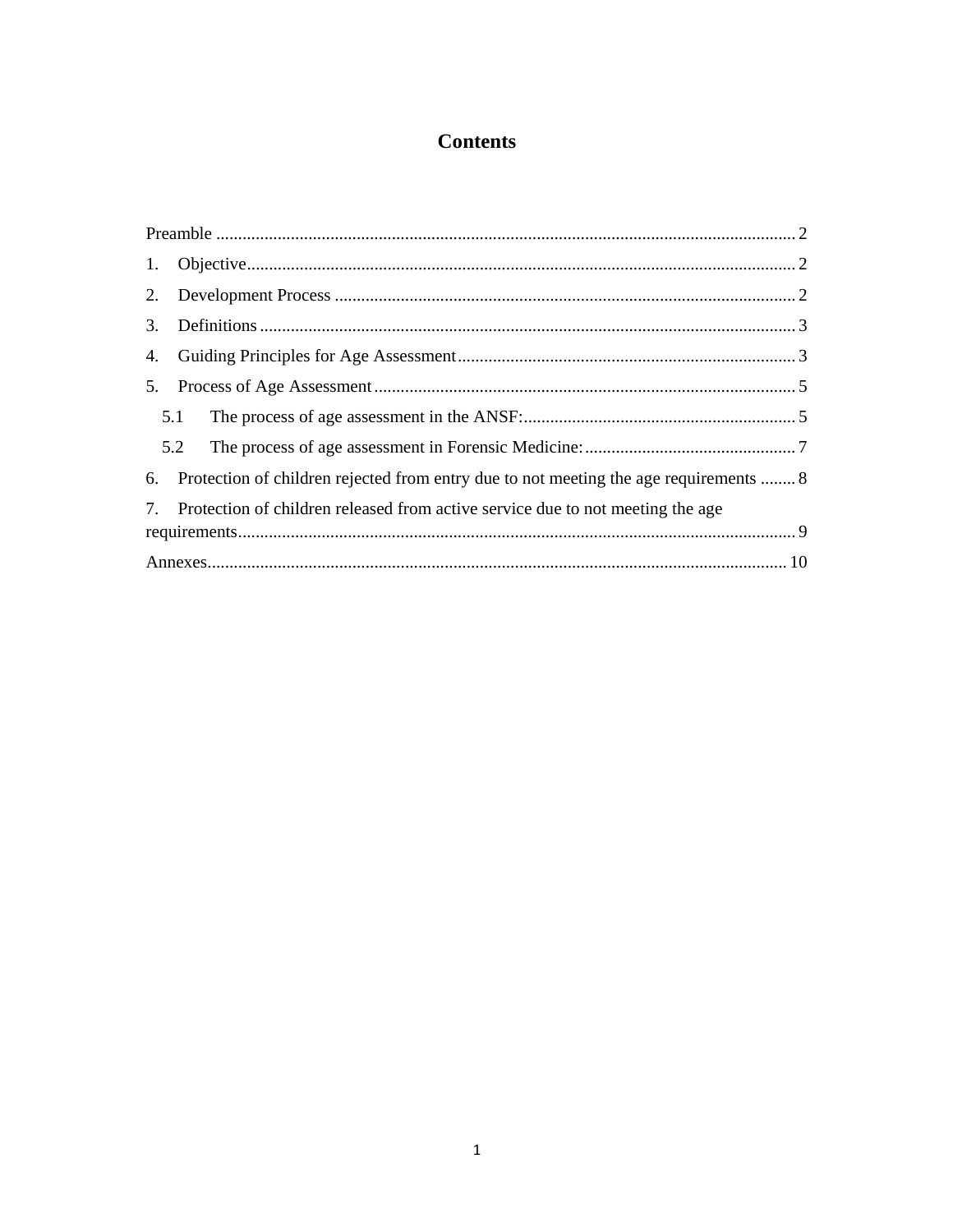#### **In the Name of Allah, the Merciful, the Compassionate**

#### **Preamble**

Stressing the commitment of the Government of the Islamic Republic of Afghanistan under international humanitarian law and international human rights law, including the Convention on the Rights of the Child and its Optional Protocol on the Involvement of Children in Armed Conflict and the Paris Commitments and Principles on Children associated with armed forces and groups and noting the relevant UN Security Council Resolutions, including Security Council Resolutions 1261 (1999), 1539 (2004), 1612 (2005), 1882 (2009) and 1998 (2011) which condemn the recruitment and use of children, rape and other sexual violence against children, killing and maiming of children and attacks on schools and hospitals and relevant personnel in contravention with international law in situations of armed conflict and mindful of the commitment to fully implement the Action Plan between the Government of the Islamic Republic of Afghanistan and the United Nations (2011) regarding Children Associated with National Security Forces in Afghanistan.

Hereby, the Afghan National Security Forces issues the present guidelines to further prevent and address underage recruitment in its offices and units, in line with laws and policies of the Islamic Republic of Afghanistan, particularly the Constitution (2004) article 49, the Military Crimes code (2008), the Civil Servant Law (2005) the Military Officers personal Status Law and the Non-Commissioned Officers Personal Status Law (2012), the Presidential Decree (2006) and relevant decrees and orders from the Ministry of Interior, Ministry of Defence and the National Directorate of Security prohibiting underage recruitment including Ministry of Interior Orders 08 (2010), 050 (2011), 520 (2012), and National Directorate of Security order 0555 (2013).

### **1. Objective**

The Age Assessment Guidelines to Prevent and Respond to Child Recruitment in the Afghanistan National Security Forces (ANSF) are intended to be used during the recruitment process into ANSF by all concerned professionals, on cases when valid identity documents are lacking or there is a reason to doubt the accuracy of the information based on initial physical appearance observation or other factors; and for the screening, identification and release of active members of the ANSF deemed to be underage.

### **2. Development Process**

The 'Age Assessment Guidelines', here and after referred to as the Guidelines, were prepared by experts, practitioners and security and military officials from concerned ministries of the Government of Afghanistan with the technical support of UNICEF. The completion of the guidelines were based on an assessment of current practices of age assessment conducted in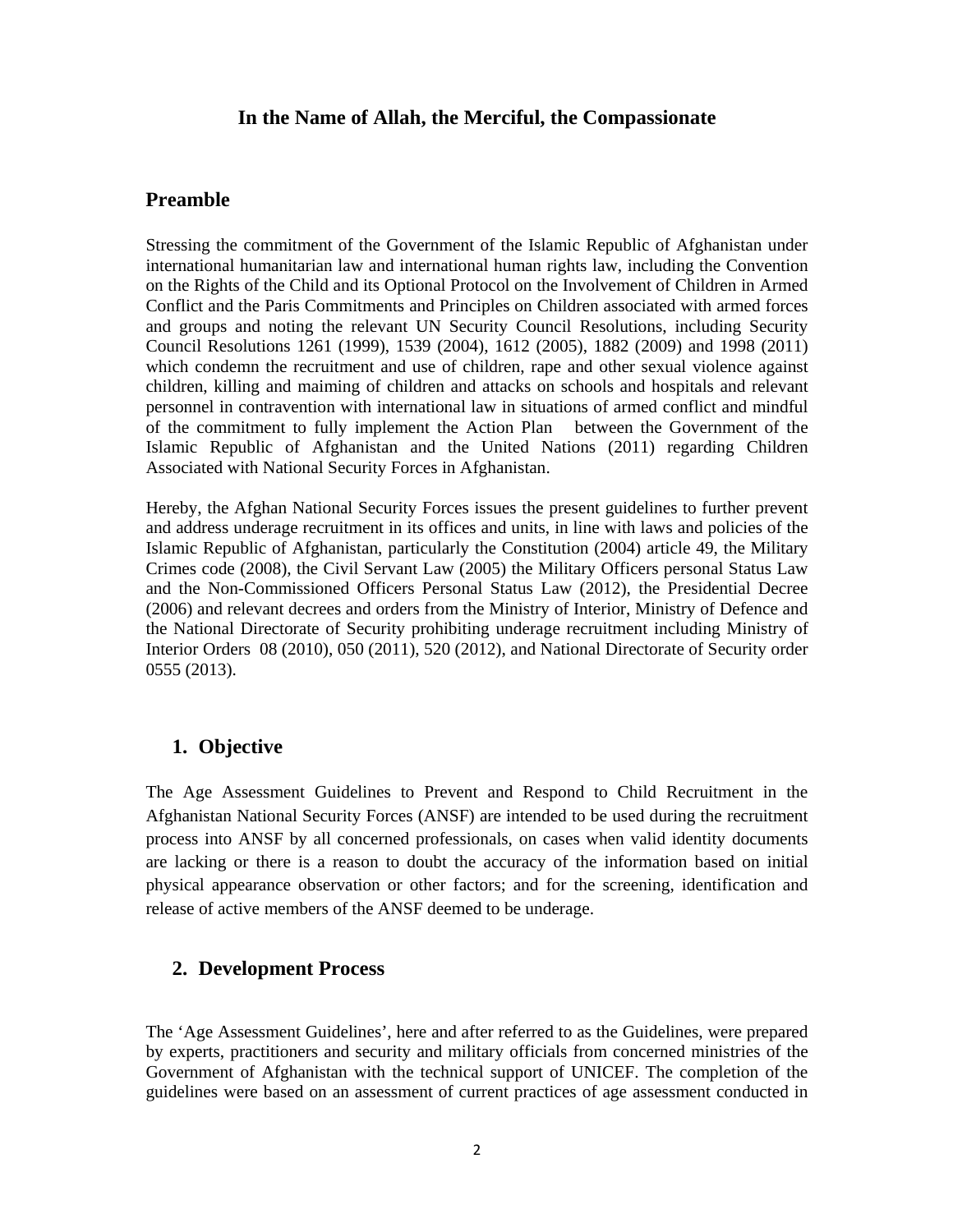October and November 2014 and a high-level technical workshop conducted in Kabul on 24- 25 November 2014

### **3. Definitions**

- **i. Child** means every human being below the age of 18.
- **ii. Age Assessment** refers to the procedures through which authorities seek to establish the chronological age of an individual measured in years, months and days from the moment of birth.
- **iii. Child Soldier** is any person below 18 years of age who is, or who has been, recruited or used by an armed force or armed group in any capacity, including but not limited to fighters, cooks, porters, messengers, and informers or for sexual purposes. It does not only refer to a child who is taking or has taken a direct part in hostilities.
- **iv. Child recruitment and use** is the formal or informal process of association and/or engagement of a child with armed forces or armed groups either in active combat role or performing other tasks including cooking, cleaning, administrative duties, transport of goods and information, and as informer and sexual abuse or exploitation.
- **v. Release is** the process of formal and controlled disarmament and demobilisation of children from an armed force or armed group as well as the informal ways in which children leave by escaping, being captured or by any other means. It implies a disassociation from the armed force or armed group and the beginning of the transition from military to civilian life.
- **vi. Referral** is the process of directing the child to an appropriate service by a mandated agency or service provider.
- **vii. Reintegration** is the process through which children transition into civilian life and enter meaningful roles and identities as civilians who are accepted by their families and communities. Sustainable reintegration is achieved when the political, legal, economic and social conditions needed for children to maintain life, livelihood and dignity have been secured. This process aims to ensure that children can access their rights, including formal and non-formal education, family unity, dignified livelihoods and safety from harm.

## **4. Guiding Principles for Age Assessment**

During the process of age assessment these principles must be strictly adhered to and applied by all concerned professionals: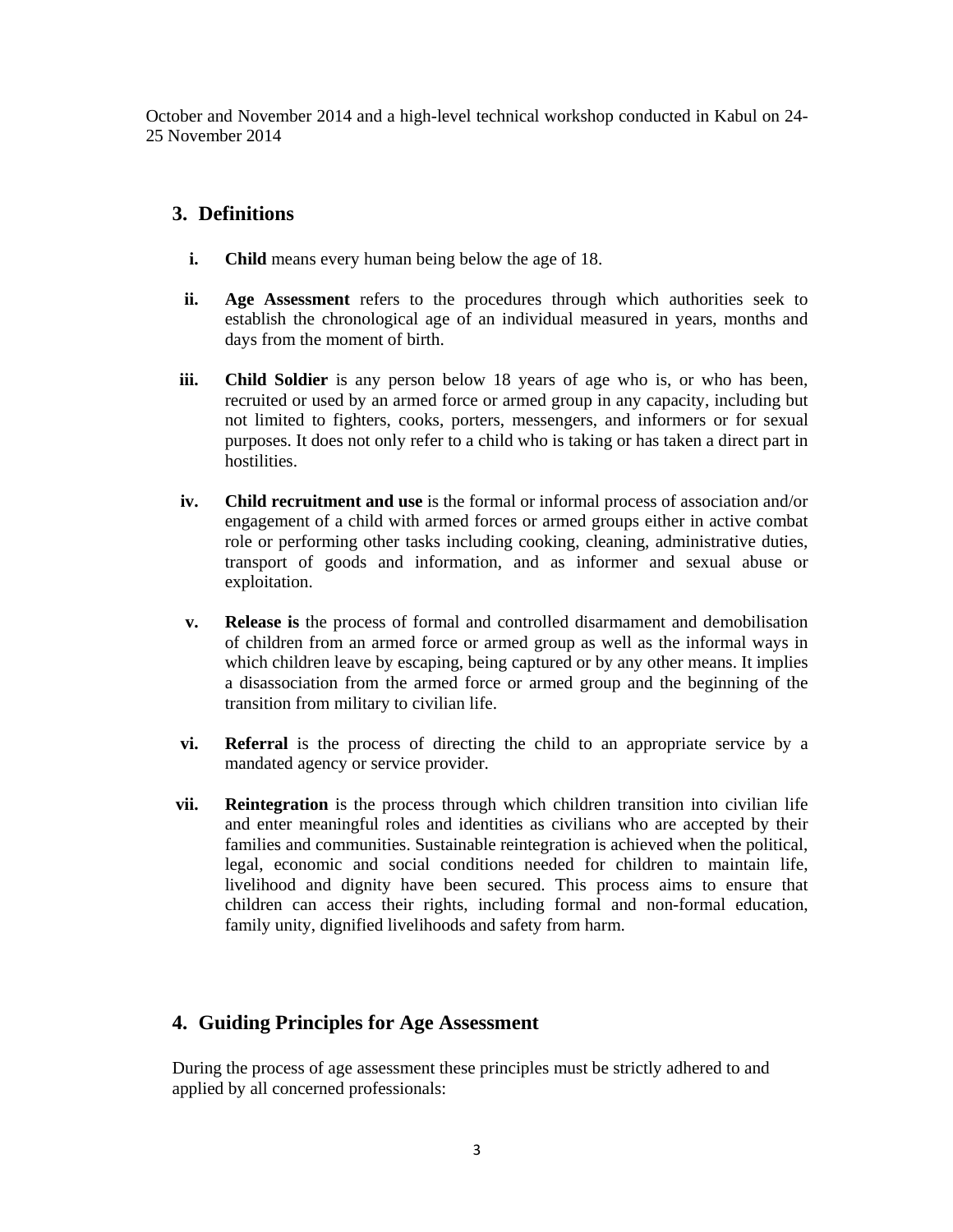- **i.** Volunteer should only be requested to undergo an age assessment when it is deemed to be **in their best interest.** Regardless of the nature of driving factors for children attempting to enlist with ANSF, all efforts must be made to prevent it, due to harmful impact and consequences of underage recruitment on children.
- **ii.** Age assessments should be initiated **only if there are doubts about the child's age** due to either lack of accurate documentation or concerns about their authenticity because of physical appearance, behavior, and demeanor of the volunteer.
- **iii.** The process and procedures of assessing age should be standard and applied **without discrimination** on the grounds of sex, social status, ethnicity, disability, political opinion or other any other reason. Particular consideration must be paid on the requirements and needs of female volunteers, including their right to interviewed by female staff.
- **iv. Informed consent** must be sought from the volunteer before the assessment commences and accurate information provided about the procedures. Volunteer must be given accurate information about reasons the recruiter wants to commence additional age assessment, about the process of the assessment, and the implications arising from the various outcomes of the assessment in **volunteer's own language.** Bearing in mind the volunteer's **right to privacy**, attempts to gather documentary evidence concerning the volunteer's age should also be based on informed consent.
- **v.** Age assessments must uphold the **dignity and physical integrity** of the volunteer. Where volunteer is asked to undertake a physical examination, they should be allowed to decide on the gender of the practitioner who will undertake the assessment. Physical examinations must respect the personal dignity and privacy of the volunteer and follow norms of ethical conduct (for example it is unethical to ask volunteer to show their legs to observe body hair development).
- **vi.** Consistent with the principle of the best interest, if doubts about the age remain, the benefit of the doubt should apply, and the volunteer must be considered a child.
- **vii.** Age assessment has to be undertaken by **trained and skilled practitioners** who are familiar with the volunteer's culture, language and ethnicity. All practitioners who undertake age assessments should be trained in these guidelines and age assessment methodologies.
- **viii.** The procedure must be **documented and systematic records** of all incidents of rejection and follow up and referral actions must be kept and managed with due consideration of privacy and confidentiality of the volunteer.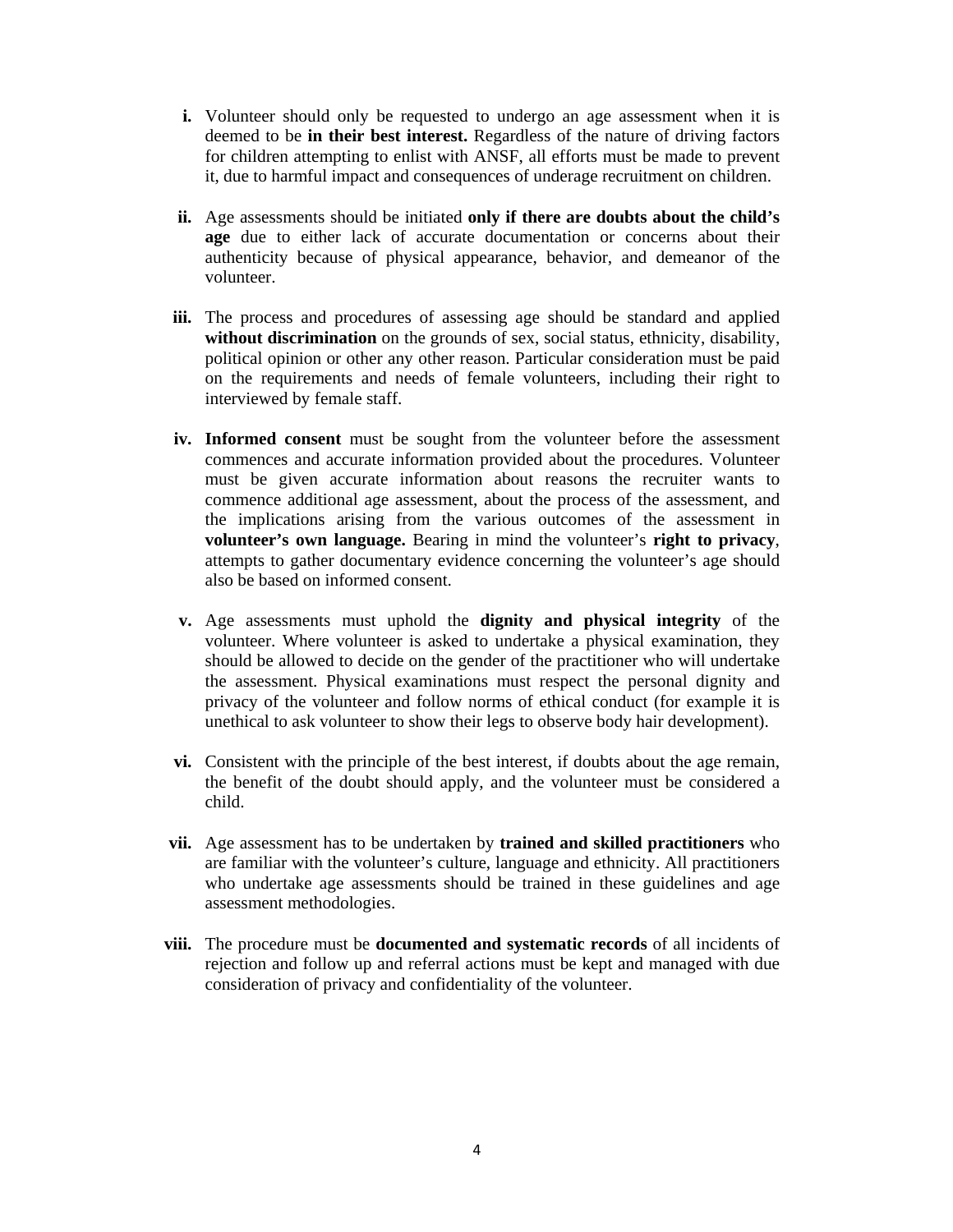### **5. Process of Age Assessment**

#### **5.1 The process of age assessment in the ANSF:**

The process of age assessment relies on five elements, which include (1) direct interviews with the volunteer, (2) interviews with family or community members, (3) crosschecking of documentation and all available information, (4) documentation and (5) referral to services and reintegration. See below detailed description of the steps to be followed.

| <b>STEP</b>                                                                                                           |                                                                                               | <b>Types of questions</b>                                                                                                                                                                                                                                                                                                                                                                                                                                                                                                                                                                                                                       | <b>Types of</b><br>documentation                                                                                                                                                                                                 |
|-----------------------------------------------------------------------------------------------------------------------|-----------------------------------------------------------------------------------------------|-------------------------------------------------------------------------------------------------------------------------------------------------------------------------------------------------------------------------------------------------------------------------------------------------------------------------------------------------------------------------------------------------------------------------------------------------------------------------------------------------------------------------------------------------------------------------------------------------------------------------------------------------|----------------------------------------------------------------------------------------------------------------------------------------------------------------------------------------------------------------------------------|
| <b>Steps</b>                                                                                                          | <b>Questions</b>                                                                              |                                                                                                                                                                                                                                                                                                                                                                                                                                                                                                                                                                                                                                                 | <b>Documentation</b>                                                                                                                                                                                                             |
| 1.<br>Assess age<br>of the<br>volunteer via<br>interview/s<br>based on<br>three<br>different<br>types of<br>questions | Volunteer's<br>personal life<br>history: birth<br>year, health<br>history,<br>schooling, etc. | a. Birth year: How old are you?<br>What is your date of birth? Which<br>year were you born?<br>b. Health: have you had any<br>medical problem in your life?<br>Surgeries, diseases? When<br>exactly? How old were you? How<br>do you know?<br>Were you vaccinated? Do you<br>have any document that I can see<br>about the history of your health<br>like vaccination card?<br>c.School life: How old were you<br>when you started school? Were<br>you at school when you applied to<br>be recruited? In which grade were<br>you? Did you repeat grades?<br>Which ones? What was the last<br>grade completed? In which year?<br>How do you know | If available any<br>document indicating<br>birth date (personal like<br>letters or official like<br>birth certificate),<br>schooling or health<br>history that indicates<br>age (school certificates,<br>vaccination card, etc.) |
|                                                                                                                       | Family history<br>(ages of parents<br>and siblings, etc.)                                     | a. Family tree: Tell me about your<br>family? Do you have parents?<br>How old are they? Do you have<br>siblings? How old are they? Older<br>or younger than you?<br>b. Family history: Does your older<br>brother/sister go to school, which<br>grade? Which are the most<br>significant events that have<br>happened in your family in the<br>last 10 years (deaths, births,<br>ceremonies, celebrations, etc.)?<br>How old were you when that<br>happened?                                                                                                                                                                                    | Documents with data<br>on family history if<br>available                                                                                                                                                                         |
|                                                                                                                       | Events related to<br>the chronological                                                        | What are the events most<br>$\mathbf{a}$ .<br>significant during the last 18                                                                                                                                                                                                                                                                                                                                                                                                                                                                                                                                                                    | Prepare a<br>contextualized short                                                                                                                                                                                                |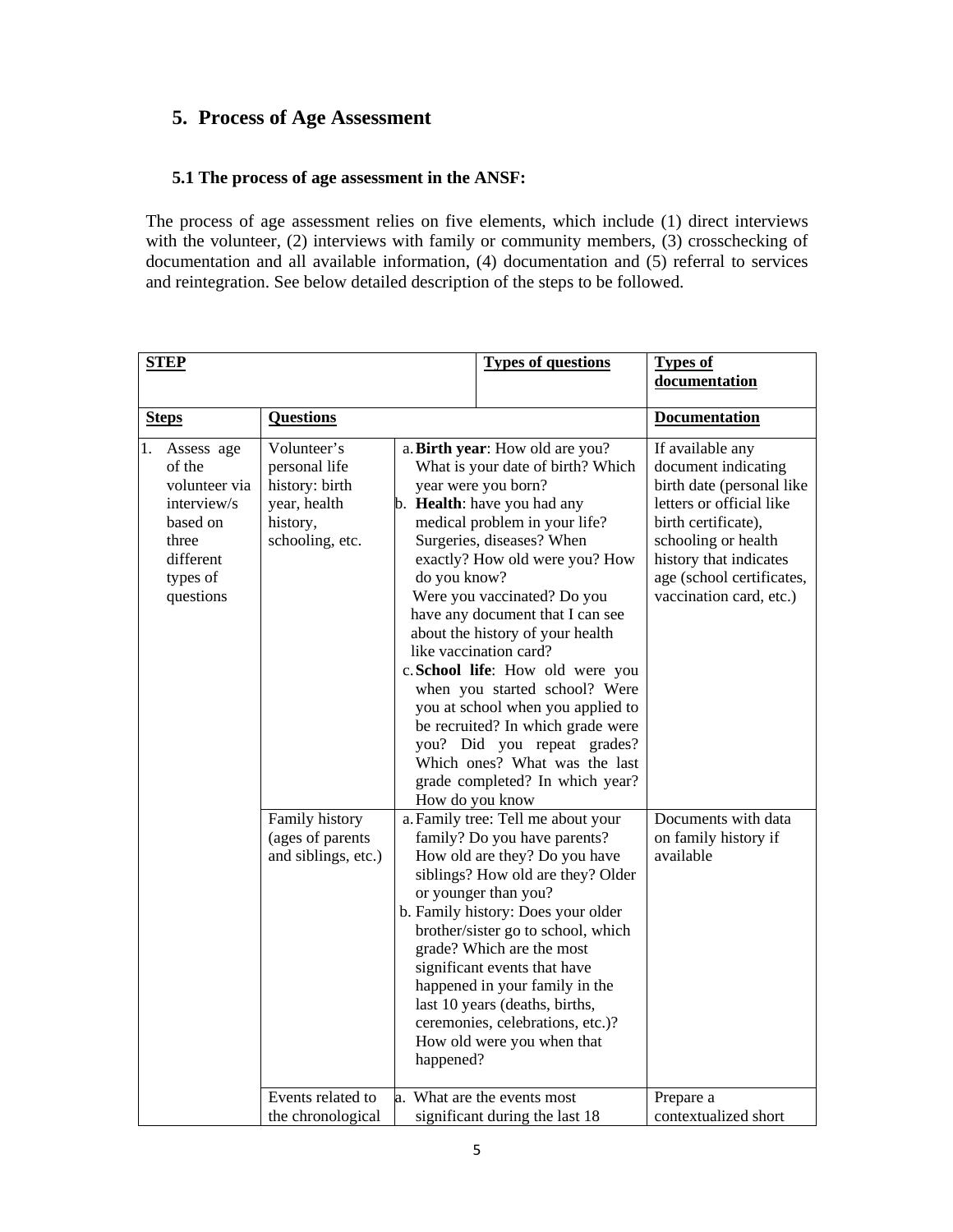|    |                                                                                                                                                                                                        | age of the<br>candidate (events<br>of significance at<br>national or local<br>level) (See Annex<br>1 on sample event<br>calendar and<br>calculation<br>example) | years? What do you remember of<br>them? How old were you when<br>that happened? How do you<br>know?<br>b. Were you born when the US<br>invaded Afghanistan in 2001?<br>How old were you? What do you<br>remember? How do you know?<br>c. What have been the most<br>important events in your<br>community in the last 18 years?<br>What do you remember of them?<br>How old were you? How do you<br>know?                                     | questionnaire with<br>questions around three<br>or four major and<br>significant events in<br>that community and<br>related to the<br>chronological age of<br>the candidate              |
|----|--------------------------------------------------------------------------------------------------------------------------------------------------------------------------------------------------------|-----------------------------------------------------------------------------------------------------------------------------------------------------------------|-----------------------------------------------------------------------------------------------------------------------------------------------------------------------------------------------------------------------------------------------------------------------------------------------------------------------------------------------------------------------------------------------------------------------------------------------|------------------------------------------------------------------------------------------------------------------------------------------------------------------------------------------|
|    | 2. Interviewing<br>family and<br>community<br>members<br>around the<br>three main<br>areas of<br>questions<br>indicated<br>above                                                                       | As above                                                                                                                                                        |                                                                                                                                                                                                                                                                                                                                                                                                                                               |                                                                                                                                                                                          |
| 3. | recruitment.                                                                                                                                                                                           |                                                                                                                                                                 | Age assessor/recruiter needs to examine all information gathered<br>through the previous steps and other available information including:<br>observation of physical appearance, psychological behavior, demeanor,<br>independence, and social maturity of the volunteer strictly adhering to<br>Article 3 Guiding Principles of the Guidelines. If there is a doubt then<br>the applicant should be considered below 18 and not eligible for | Analyze all<br>documentation and<br>dossier presented by<br>the applicant.<br>Document all steps, the<br>final decision and next<br>steps using the<br>checklist provided in<br>Annex 2. |
| 4. |                                                                                                                                                                                                        | candidate. Authorities are informed.                                                                                                                            | The process is documented and included in the personal file of the                                                                                                                                                                                                                                                                                                                                                                            | Follow the Checklist:<br>Annex 2                                                                                                                                                         |
| 5. | If a candidate is considered a child, follow the provision of Article 5 or<br>Article 6 of these Guidelines and contact the family and or<br>MOLSAMD to ensure appropriate referral and reunification. | Document the rejection<br>and release cases and<br>include the checklist in<br>Annex 3 in each file                                                             |                                                                                                                                                                                                                                                                                                                                                                                                                                               |                                                                                                                                                                                          |

#### *Techniques Used During the Interview by Assessors*

Volunteers for whom the age assessment process is initiated must be considered as children and adolescents and assessors are encouraged to apply the below listed techniques during the interview with children and adolescents:

i. Feel comfortable with the volunteer and make her/him feel comfortable with you. Build trust and be honest in order to receive more sincere and honest answers.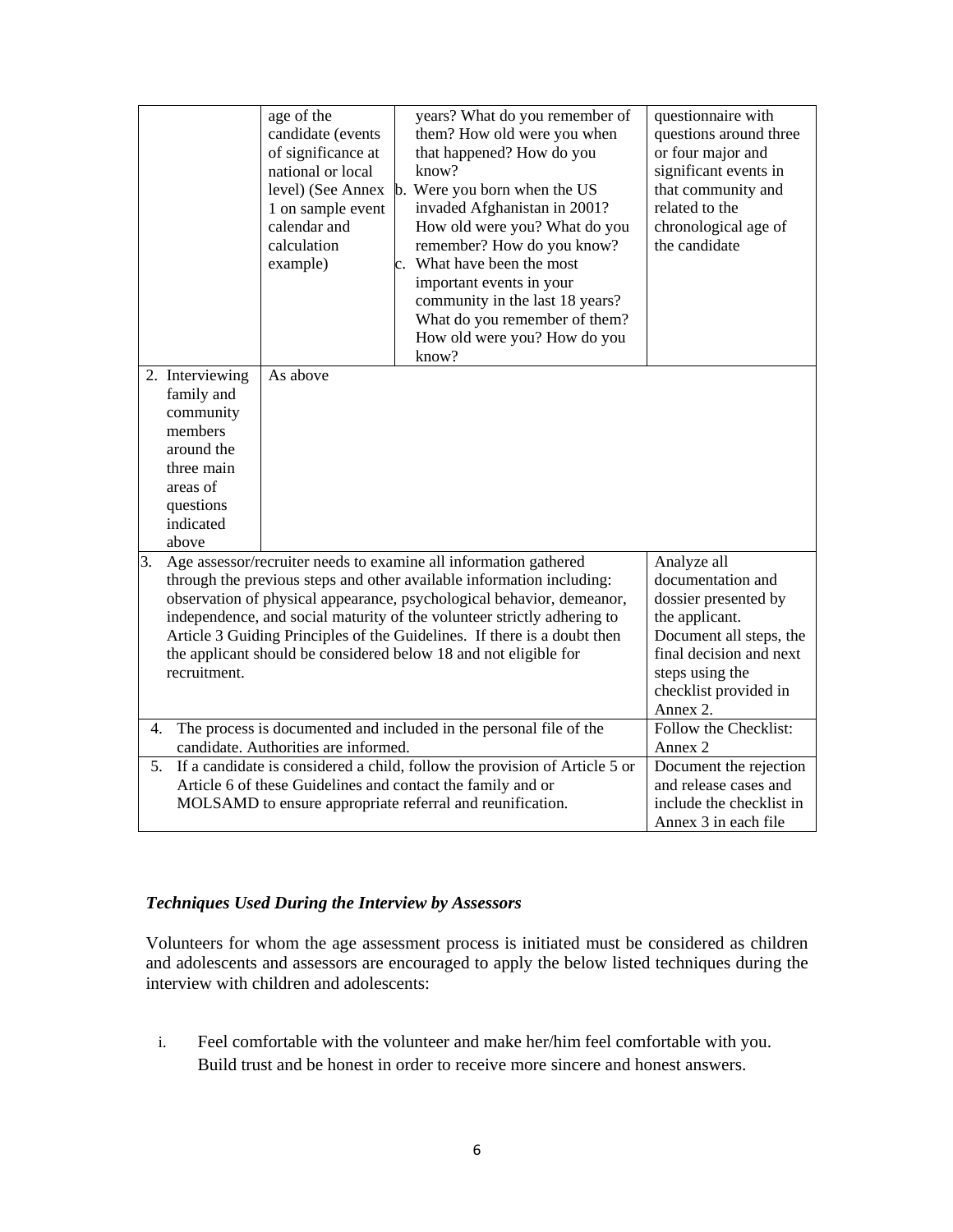- ii. To the extent possible, ensure that the conditions of the interview and the location where the interview takes place are adolescent-friendly.
- iii. Use language which is simple and age appropriate and sensitive to the culture and gender of the volunteer and make sure the volunteer understands and feels comfortable to ask questions if something is not clear.
- iv. Listen without interrupting and ask follow up questions after the interview has finished answering the posed questions.
- v. Do not be blame the interviewee if you believe they may not be fully honest or cooperative during the interview. Be assertive but polite and inform the interviewee the procedure and consequences of the process of age assessment.
- vi. Be mindful of the body language: there are many ways of communicating information beyond verbal communication. Physical communication and body language from both interviewer and interviewee needs to be taking into consideration during age assessment interviewing process and recorded if possible in the candidate's dossier.
- vii. Be prepared and patient if the interview takes longer than planned, as rushing through the interview will inhibit accuracy and impact of the age assessment.
- viii. Take notes and if in doubt double-check with the interviewee to ensure full accuracy of answers.

#### **5.2 The process of age assessment in Forensic Medicine:**

In case of discrepancy of findings, and if volunteer request for further investigation, then the case need to be referred to Central or Provincial Forensic Medicine Department, MoPH. Nonetheless, the official process of age assessment from Ministry of Public Health is as follow:

The person should be introduced by an official letter from the detective, investigation and judiciary organisations for the age assessment to the Department of Forensic Medicine or Provincial Forensic Medicine Offices. The letter shall consist of the name, father name, photo of person and also the type of case and request of the age assessment. Department of Forensic Medicine after completion of relevant examinations for age assessment will put its findings in a separate form under the name of ACT or Forensic Medicine comments and send it to concern department (Annex 3).

In some cases, the detective and investigation organisations or based on request of the person when there is conflict of interest, who will be introduced again to the Department of Forensic Medicine, based on regulation of forensic medicine the mentioned department will processed the completion examination, repeated examination or at the final stage they will do the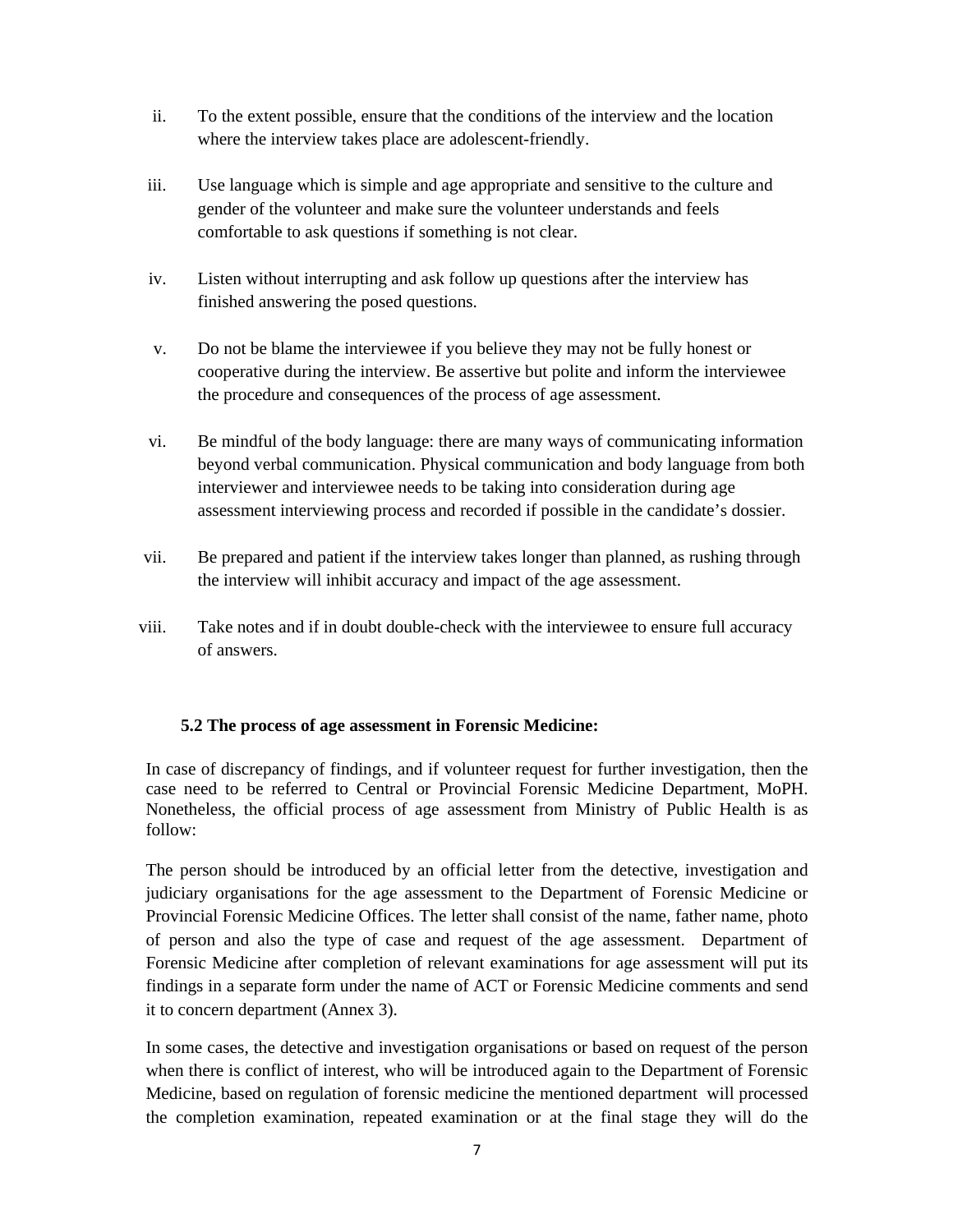commission examination. Usually in the commission examination specialists from different fields will be invited and they will give their comments.

Considering the problems and restrictions of access to forensic medicine in all over the country, following points must be taken into account:

- i. It is not mandatory to conduct medical examination in the age assessment procedure, due to limited availability of medical resources in the entire territory of Afghanistan and the overwhelming needs and priorities of the health system;
- ii. As per Ministry of Health information, there is at least one-year of inaccuracy per decade in medical examination, and medical age assessment can only provide an approximate range rather than indicate the exact chronological age of the volunteer (for example between 16 and 18-year-old) and medical doctors cannot determine an exact chronological age.
- iii. Nutrition, genetics, environment and other factors may impact on the physical development of an volunteer, resulting in inaccurate medical assessments of person's age,
- iv. Medical examination poses certain ethical dilemmas to health professionals and age assessors, because medical examinations for age assessment rely on methods that can be harmful to persons concerned (use of x-rays) with no medical purpose or benefit.

## **6. Protection of children rejected from entry due to not meeting the age requirements**

- **6.1** If the volunteer is found to be below 18 and therefore not qualified for recruitment, the responsible unit at ANSF must immediately contact the family of the volunteer, and if there are child protection concerns observed during the interview or/and it is not possible to establish contact with the family, then ANSF must immediately inform the Ministry of Labour, Social Affairs, Martyrs and Disabled (MoLSAMD).
- **6.2** Information on rejected cases must be documented systematically by ANSF and results of interviews and age assessment must be kept confidential.
- **6.3** Volunteers, who are rejected from entry due to not meeting the age requirement, must be eligible to apply when such requirements are met and results of previous age assessment or other factors must not be held against the volunteer in any way to create unfavorable treatment in the future.
- **6.4** When the recruitment process reveals inconsistencies and inaccuracy of identity documents as a result of age assessment, ANSF must notify the respective authorities to take appropriate measures.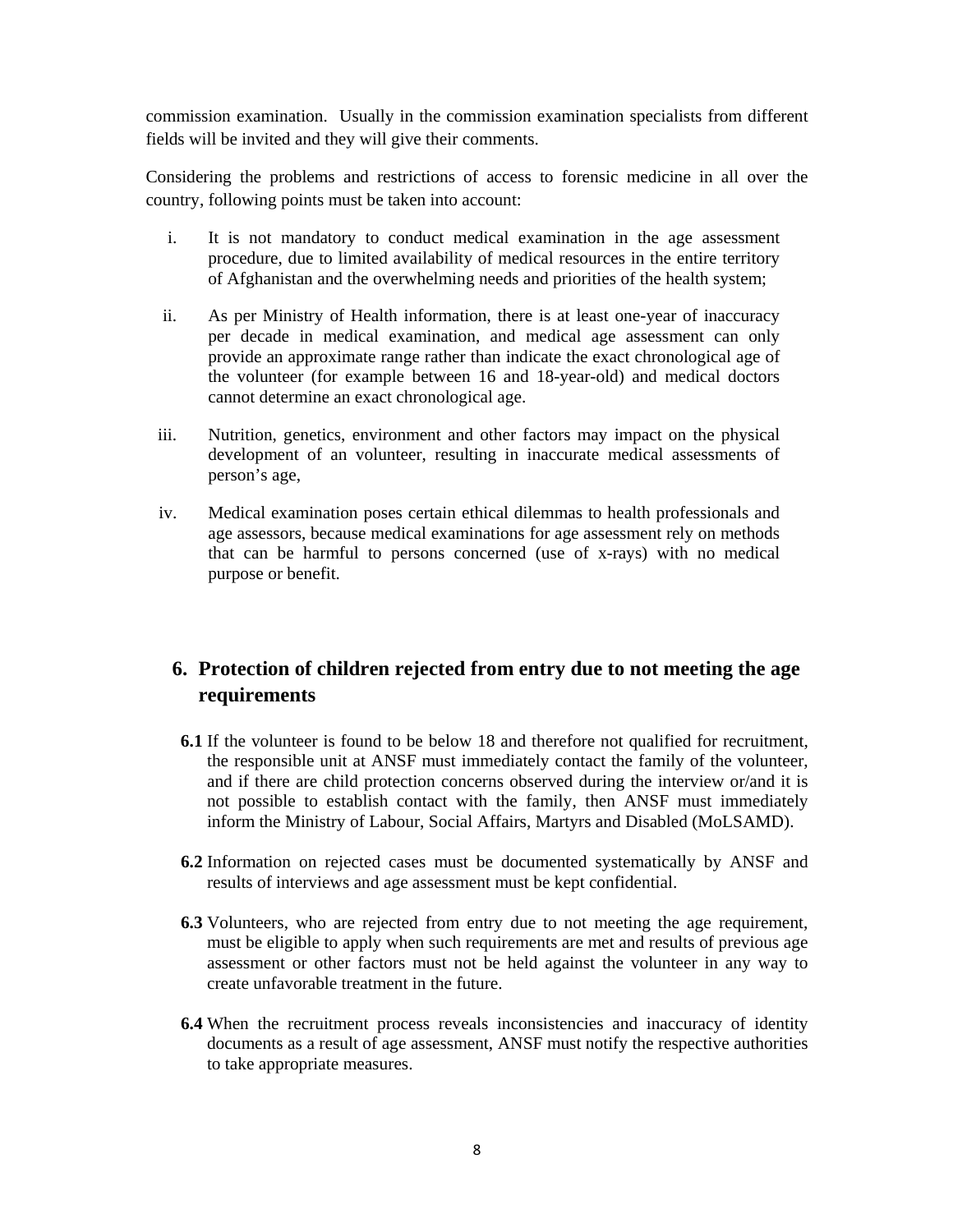## **7. Protection of children released from active service due to not meeting the age requirements**

When age assessment during regular or ad hoc screening results in identification of underage members of ANSF, the provisions of article 5 above should be applied accordingly.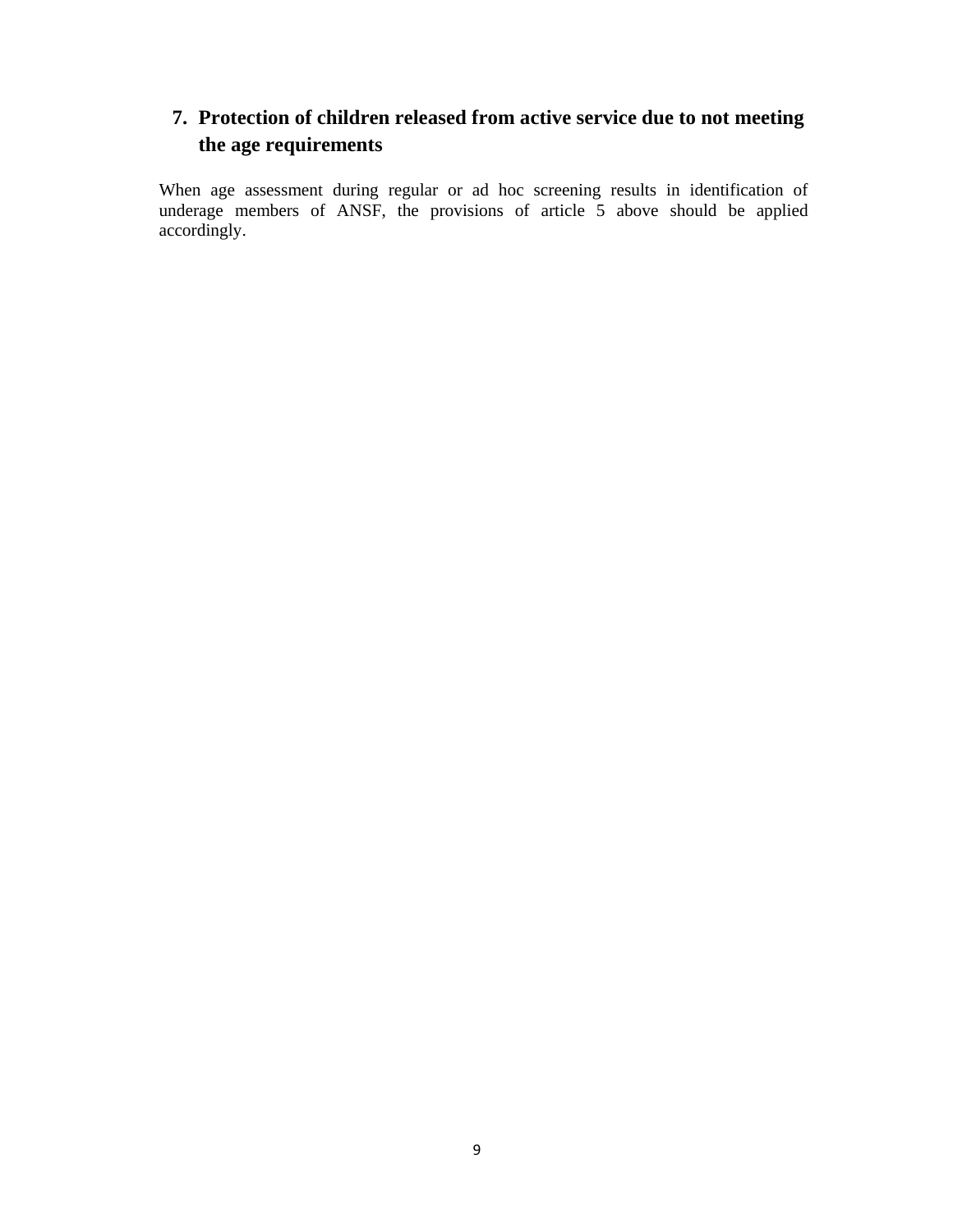## **Annexes**

r

## **Annex 1: Event Calendar**

| Date of the<br><b>Events</b>                                                           | <b>Historical Events</b>                                                                                                                                                         |  |  |  |  |  |  |  |  |
|----------------------------------------------------------------------------------------|----------------------------------------------------------------------------------------------------------------------------------------------------------------------------------|--|--|--|--|--|--|--|--|
| 27/09/1996                                                                             | Kabul city was captured by Taliban. Dr. Najibullah the former President of Afghanistan<br>was taken out of UN office by some gunmen in Kabul and taken to an unknown place.      |  |  |  |  |  |  |  |  |
| 01/12/1996                                                                             | Dr. Najibullah along with his brother and friend was killed, and their dead bodies were<br>hanged on in Ariana square                                                            |  |  |  |  |  |  |  |  |
| 18/05/1997                                                                             | Babrak Karmal former President of Afghanistan died in Moscow city                                                                                                                |  |  |  |  |  |  |  |  |
| 24/05/1997                                                                             | General Abdul Malik, Director of Political Affairs of Islamic Movement of Afghanistan<br>revolted against General Dostum, and took control of the administration of Mazar Sharif |  |  |  |  |  |  |  |  |
| 26/05/1997                                                                             | Taliban took control of the Mazar Sharif city                                                                                                                                    |  |  |  |  |  |  |  |  |
| 27/05/1997                                                                             | A general uprising started against Taliban in Mazar Sharif                                                                                                                       |  |  |  |  |  |  |  |  |
| 26/10/1997                                                                             | After serious casualties to the forces of Taliban, they moved backward from the northern<br>provinces                                                                            |  |  |  |  |  |  |  |  |
| 13/01/1998                                                                             | Taliban Administration changed the name of the country into Islamic Emirates of<br>Afghanistan                                                                                   |  |  |  |  |  |  |  |  |
|                                                                                        | Aryana Passenger airplane was crashed near Quetta city, Pakistan                                                                                                                 |  |  |  |  |  |  |  |  |
| 23/01/1998<br>Dr.Muhammad Yousuf, former Prime Minister of Afghanistan died in Germany |                                                                                                                                                                                  |  |  |  |  |  |  |  |  |
| 04/02/1998                                                                             | Due to a massive earthquake in Takhar Province, at least 5000 people were killed                                                                                                 |  |  |  |  |  |  |  |  |
|                                                                                        |                                                                                                                                                                                  |  |  |  |  |  |  |  |  |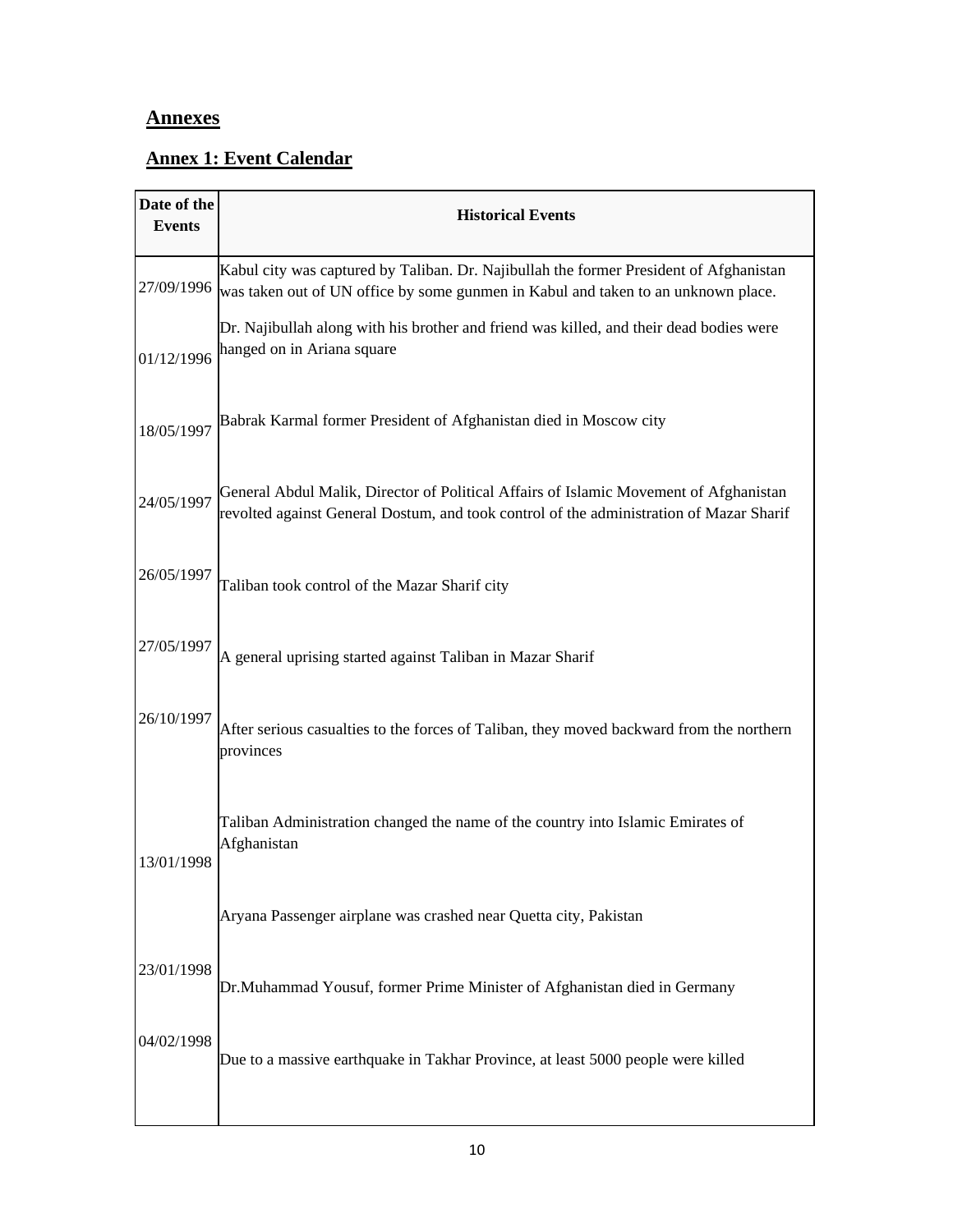|            | 19/03/1998 A Boeing Ariana airplane was crashed in southern Province of Afghanistan                   |
|------------|-------------------------------------------------------------------------------------------------------|
| 08/08/1998 |                                                                                                       |
|            | For the second time Taliban captured Mazar Sharif city                                                |
| 08/08/1998 |                                                                                                       |
|            | Nine diplomats and one Iranian journalist were killed in Iranian Consulate in Mazar Sharif            |
| 11/08/1998 | by Taliban                                                                                            |
|            |                                                                                                       |
|            | Taliqan city of Takhaar province was captured by Taliban                                              |
| 08/08/1998 |                                                                                                       |
|            | Taliban started massacre of residents and armed people of Mazar Sharif                                |
| 20/08/1998 |                                                                                                       |
|            | Two military camps in Khost and Nengrahar Provinces were attacked by US missiles                      |
| 13/09/1998 |                                                                                                       |
|            | Ghor and Bamyan Province were captured by Taliban                                                     |
| 02/1999    |                                                                                                       |
|            | Taliban destroyed statues in Ghor and Bamyan                                                          |
| 26/03/2000 |                                                                                                       |
|            | Amir Ismail Khan, former Governor of Herat escaped from the prison of Taliban in<br>Kandahar          |
| 09/03/2001 |                                                                                                       |
|            |                                                                                                       |
|            |                                                                                                       |
| 09/09/2001 | Ghor and Daikundi's statues which were one of the rare ancient artifacts were destroyed by<br>Taliban |
|            |                                                                                                       |
|            | Ahmad Shah Masood was martyred by two Arabs who introduced themselves as                              |
| 07/10/2001 | journalists in Khwaja Bahawuddin region, of Takhar province                                           |
|            |                                                                                                       |
|            |                                                                                                       |
|            | US invaded Afghanistan                                                                                |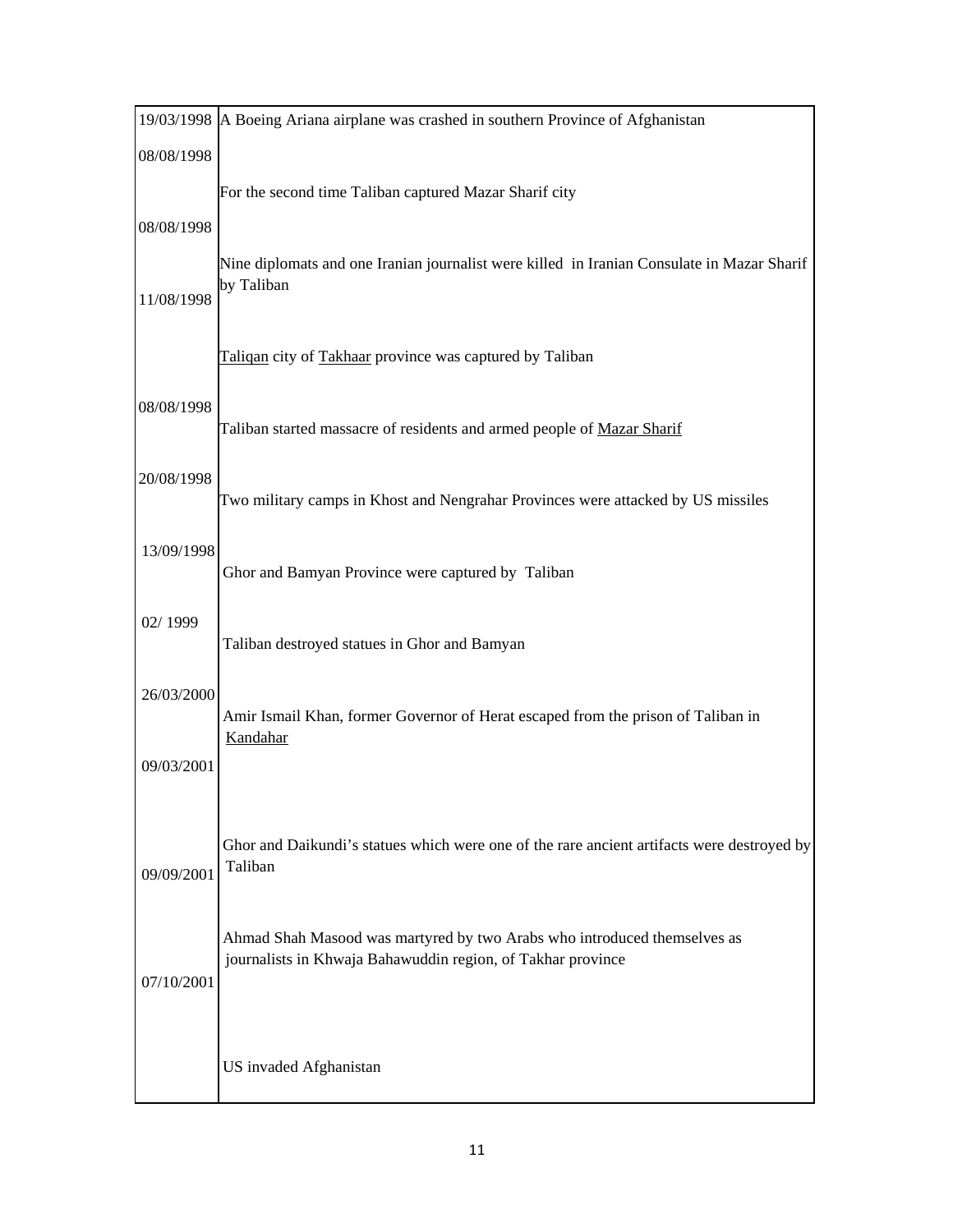| 26/10/2001                                        |                                                                                                                                |  |  |  |  |  |
|---------------------------------------------------|--------------------------------------------------------------------------------------------------------------------------------|--|--|--|--|--|
| 09/11/2001                                        | A former Mujahedin commander, Abdulhaq was captured by Taliban and was executed<br>along with his supporters in Logar Province |  |  |  |  |  |
|                                                   | Mazar e Sharif was conquered by the forces of National United Alliance of Afghanistan                                          |  |  |  |  |  |
| 12/11/2001                                        | Last military base of Taliban in the surroundings of Kabul city was released from their<br>control                             |  |  |  |  |  |
| 05/12/2001                                        | Hamid Karzai was appointed as the President of interim administration                                                          |  |  |  |  |  |
| 07/12/2001                                        | Opposition forces took control of Kandahar province from Taliban                                                               |  |  |  |  |  |
| 22<br>December<br>$2001 - 07$<br>December<br>2004 | Period of Hamid Karzai Presidency over Transition government of Afghanistan                                                    |  |  |  |  |  |
| 04/01/2004                                        | Members of Loya Jirga approved the new constitution of Afghanistan                                                             |  |  |  |  |  |
| 14/09/2004                                        | Dismissal of Ismail Khan the Governor of Herat                                                                                 |  |  |  |  |  |
| 09/10/2004                                        | Presidential Elections of Afghanistan                                                                                          |  |  |  |  |  |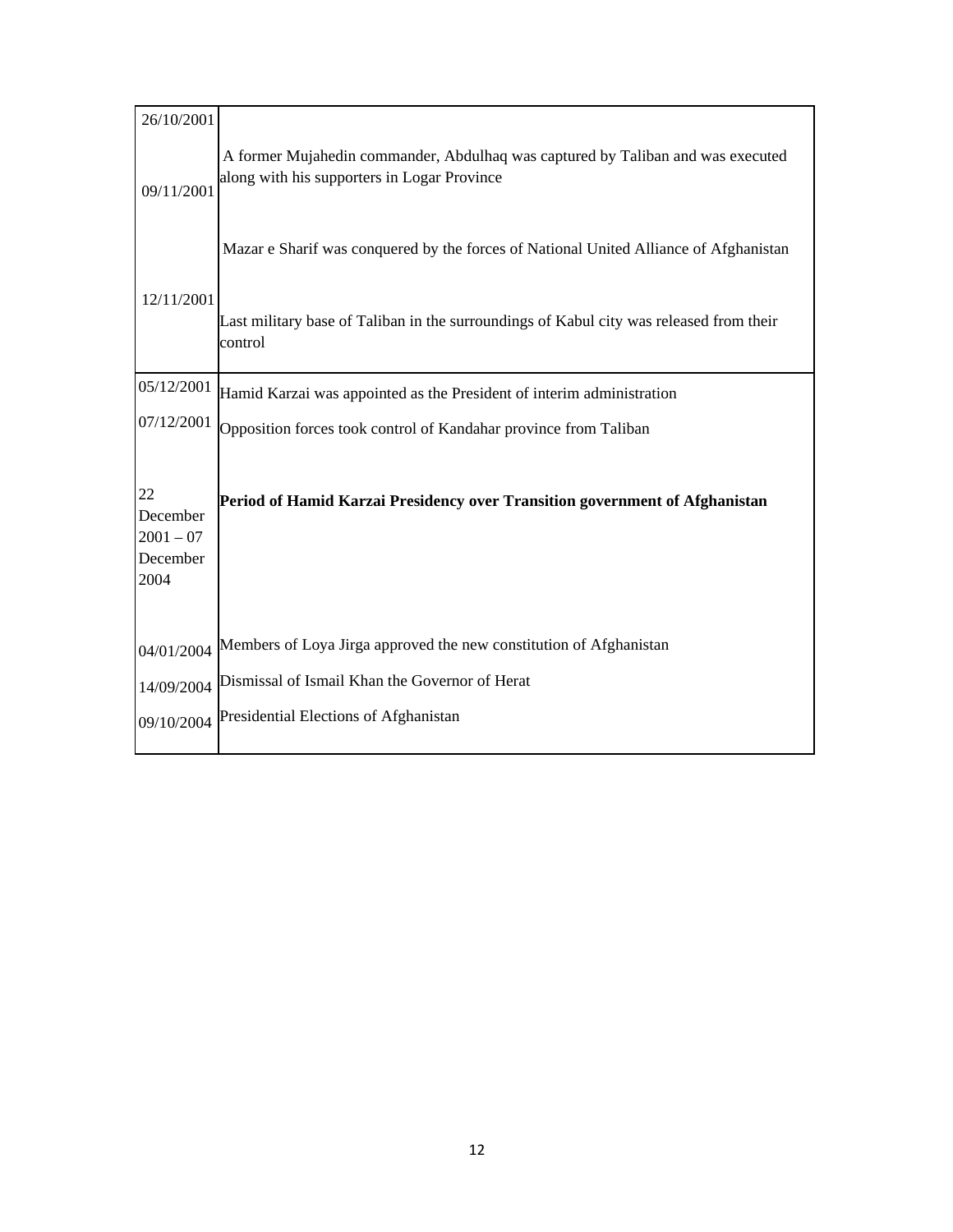## **Annex 2: Checklist for Recruiters**

|    |          | <b>Name of the Assessor</b>                                                                                                                       | <b>Date</b>      | <b>Signature</b>                                               |
|----|----------|---------------------------------------------------------------------------------------------------------------------------------------------------|------------------|----------------------------------------------------------------|
|    |          |                                                                                                                                                   |                  |                                                                |
|    |          | Name of the Applicant                                                                                                                             | <b>Date</b>      | <b>Signature</b>                                               |
|    |          |                                                                                                                                                   |                  |                                                                |
|    |          | <b>Steps of the process</b>                                                                                                                       |                  |                                                                |
| 1. |          | <b>Documents</b>                                                                                                                                  | <b>Yes or No</b> | Type and Age Indicated                                         |
|    | a.       | National ID Card                                                                                                                                  |                  |                                                                |
|    | b.       | <b>Birth Certificate</b>                                                                                                                          |                  |                                                                |
|    | c.       | Medical record or vaccination card                                                                                                                |                  |                                                                |
|    | d.       | School records                                                                                                                                    |                  |                                                                |
|    | e.       | Other documents                                                                                                                                   |                  |                                                                |
|    | f.       | Forensics/Medical examination results if<br>available                                                                                             |                  |                                                                |
| 2. |          | Interview with the applicant                                                                                                                      | Yes or No        | Questions asked and notes,<br>age as indicated by<br>responses |
|    | a.<br>b. | Responses about personal life of the<br>applicant indicate that she/he may be below<br>the age of 18<br>Responses about family history and family |                  |                                                                |
|    |          | tree indicate that he/she may be below the<br>age of 18                                                                                           |                  |                                                                |
|    | c.       | Responses about local and national events<br>indicate that the applicant may be below the<br>age of 18                                            |                  |                                                                |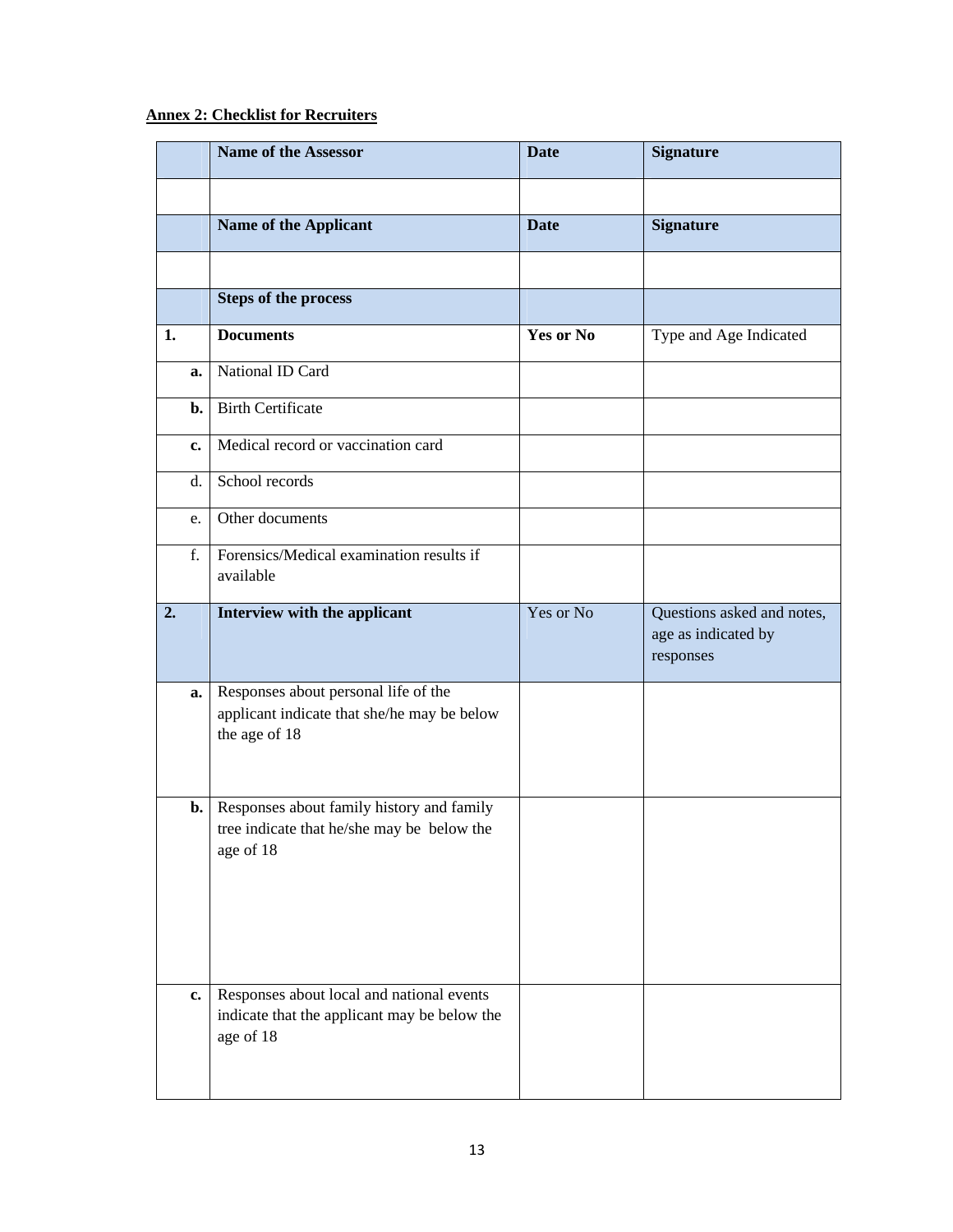| 3. | Interview with family or community<br>members                                                                                                                                                                                                      | Yes or No        | Questions asked and notes,<br>age as indicated by<br>responses |
|----|----------------------------------------------------------------------------------------------------------------------------------------------------------------------------------------------------------------------------------------------------|------------------|----------------------------------------------------------------|
| a. | Responses about personal life of the<br>applicant indicate that she/he may be below<br>the age of 18                                                                                                                                               |                  |                                                                |
| b. | Responses about family history and family<br>tree indicate the applicant may be below the<br>age 18                                                                                                                                                |                  |                                                                |
| c. | Responses about local and national events<br>indicate that the applicant may be below the<br>age of 18                                                                                                                                             |                  |                                                                |
|    |                                                                                                                                                                                                                                                    |                  |                                                                |
| 4. | <b>Results of Overall Assessment</b>                                                                                                                                                                                                               | <b>Yes or No</b> | Remarks and age as<br>assessed                                 |
| a. | Based on results of interviews, available<br>documentation and observations of the<br>assessor of all relevant factors based on<br>principles and provisions of Age Assessment<br>Guidelines indicate that the applicant is<br>below the age of 18 |                  |                                                                |
| 5. | Protection and Referral if the applicant was<br>assessed to be below the age of 18                                                                                                                                                                 | Yes or No        | Date and Name of<br>Agency/Person                              |
| a. | Family was contacted and notified                                                                                                                                                                                                                  |                  |                                                                |
| b. | MOLSAMD or other agency contacted and<br>notified                                                                                                                                                                                                  |                  |                                                                |
| c. | Child was reunified with the family                                                                                                                                                                                                                |                  |                                                                |